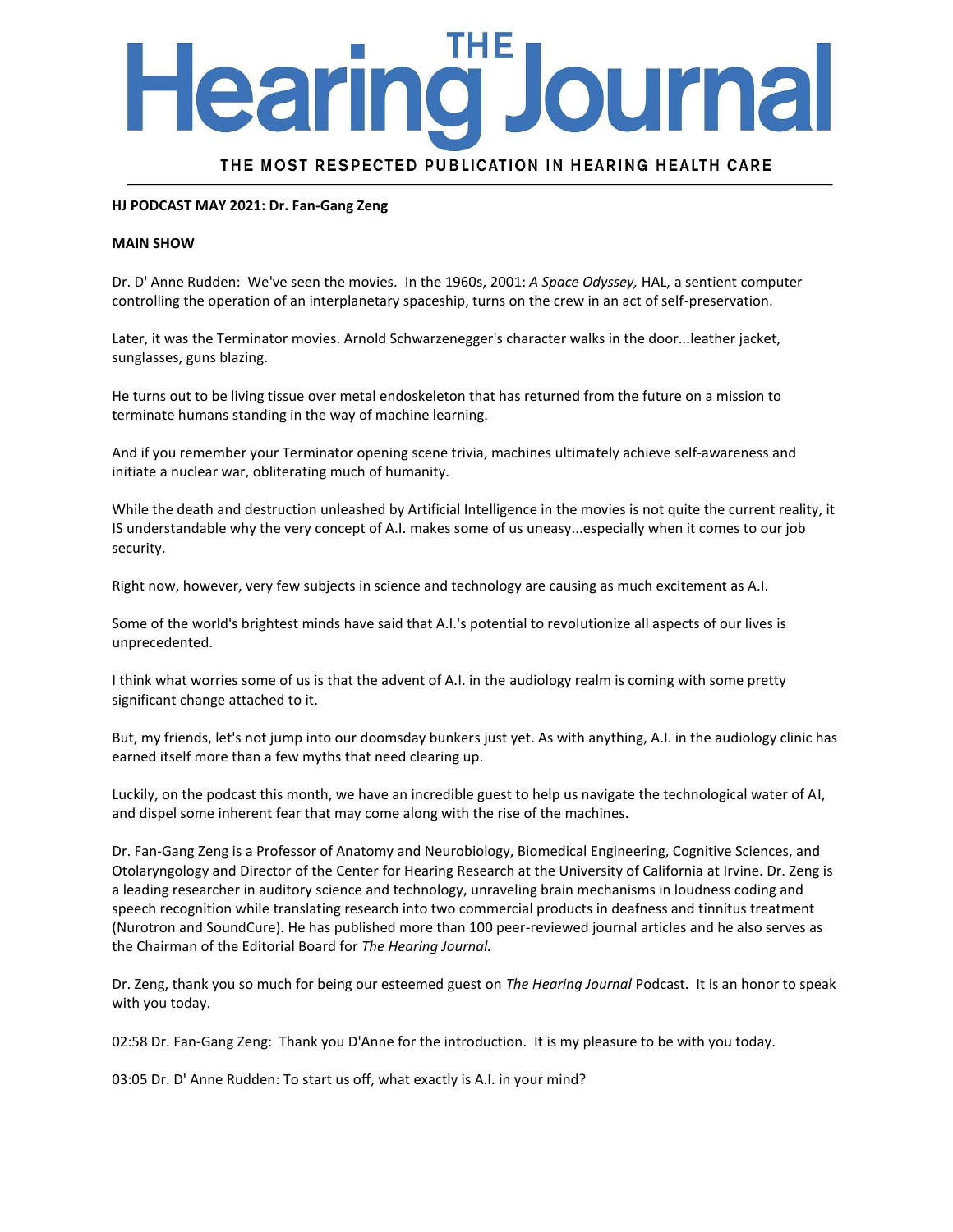# earing **Journa**

### THE MOST RESPECTED PUBLICATION IN HEARING HEALTH CARE

03:13 Dr. Fan-Gang Zeng: In my mind, A.I. is a way to help people improve or enhance their brainpower. That means the things that we do, we do for a minute and you got tired, and the machine will be able to learn and help you do that.

03:33 Dr. D' Anne Rudden: How do you take that definition and apply it to hearing science and hearing aids?

03:42 Dr. Fan-Gang Zeng: Some low-hanging fruit. We have seen the hearing aid industry picking up. For example, if you walk into a noisy restaurant versus going into a concert, and your A.I., an assistant downloads a program through a microphone, detects the environment you are in, and changes your hearing aid setting so that you can enjoy your conversation in a noisy restaurant or when you listen to music.

04:16 Dr. D' Anne Rudden: Would you say that anything occurring in a hearing aid technology that occurs automatically is using a kind of A.I. feature?

04:29 Dr. Fan-Gang Zeng: Yes, in a very primitive form on what an A.I. can do for you classify your sound environment into different categories, then you will change your fitting, your hearing aid parameters so that you can get the most sound environment. That is the very first step.

04:53 Dr. D' Anne Rudden: How some of the things that you describe like going into a noisy restaurant and things like directional microphones kick in, or how it may sound can classify into a different algorithm parameter? That has been around for a while. Why is it only now that we are starting to hear about A.I. in hearing aid technologies that doing something different is new and improved?

05:48 Dr. Fan-Gang Zeng: I would say yes. If you can recall, the number one complaint by hearing aid users or by people with hearing loss is to understand speech-in-noise. That has been a problem since day one, and we haven't really solved the problem. All the noise reduction algorithms you heard about except for directional microphones, didn't seem to really work in improving speech understanding in noise. Only recently, A.I. came on board. The kind of algorithm developed by A.I. algorithm, we called Deep Learning, started to show that they can help hearingimpaired people to understand speech-in-noise. I think this is revolutionary, and it is going to change the game. Maybe for the first time in history, people with hearing aids or cochlear implants can understand speech-innoise. The noise doesn't have to be a static noise. Noise can be another speaker, or another competing speaker in a noisy restaurant.

07:10 Dr. D' Anne Rudden: Tell me about some things that we already know about in the world that are using this type of technology so that we can put it in a kind of frame of reference for people who might be listening.

07:47 Dr. Fan-Gang Zeng: The interesting part is, the revolution started in automatic speech recognition in language translation. We call it "Natural Language Processing." The other big arm in artificial intelligence is computer vision, but two of the three things that we talked about are related to hearing.

Recently, we started to utilize better technology and all were applied to hearing aid audiology-related research.

We started it early on but did not utilize it until people in Automatic Speech Recognition and Natural Language Processing showed us that they can do it for other things and people in the hearing aid industry are saying - if they can borrow a little bit of what they have learned and their technology, and apply to help the hearing aid users, then that would be really wonderful.

08:55 Dr. D' Anne Rudden: What I am hearing you say is that we pioneered a lot of this research, but then other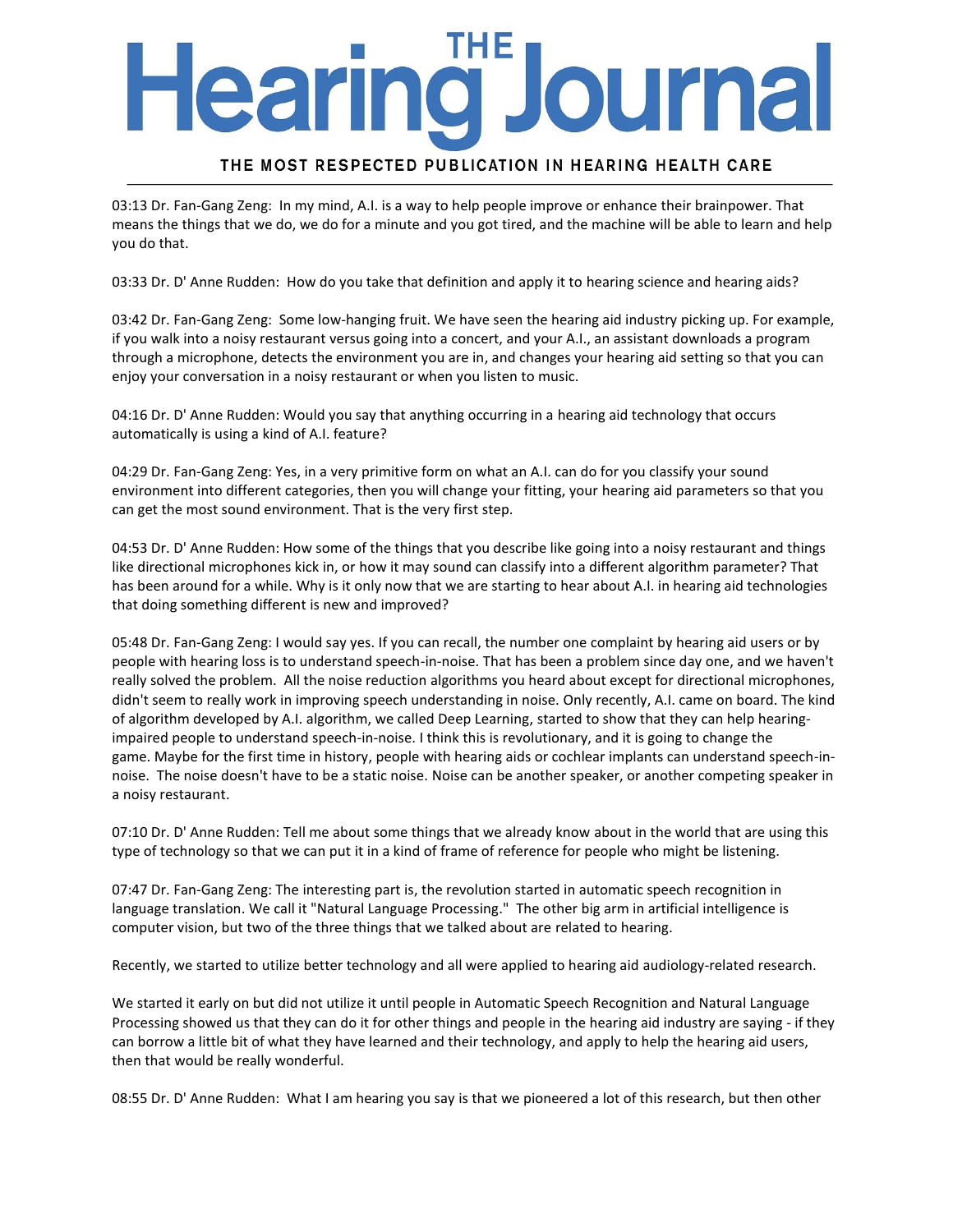# **Journa** earing

### THE MOST RESPECTED PUBLICATION IN HEARING HEALTH CARE

industries were able to take what we started in the audiology realm, put it to use and ways we haven't thought of. And now, we are like trying to put these back on what we're doing and started in the first place? Is that what you are saying?

09:19 Dr. Fan-Gang Zeng: Yes. At one time, hearing aids were at the forefront compared with consumer electronics technology. Hearing aids had the first to digital form hearables. The word "Hearables" only came on board in 2013 or 2014, but we can't locate where they are now. The comparison is just unbelievable. Last year, all the hearing aids or cochlear implant companies, - their total revenues were about 12 billion dollars. If you look at it, one company-one product (AirPods), their revenue was about 15 billion dollars which was greater in all the hearing aid/cochlear implant companies combined.

Companies like Apple, Microsoft, Googles, Facebook, they are the ones who pushed A.I. technologies to the extent that now is the time for us to learn from them.

10:28 Dr. D' Anne Rudden: Absolutely. When you think about hearing aids in the grand scheme of things, what is a small percentage of the population that we're dealing with? In the big picture, if we get that type of technology that can be expanded into a much greater reach, then we are taking advantage of things that can help people with hearing loss, and people with normal hearing.

11:02 Dr. Fan-Gang Zeng: You pointed out something very important. For a long time, we have been complaining about low penetration rates in the hearing aid business. We have presumably 500 million people with hearing loss that could potentially benefit from hearing aids or cochlear implants. If you've read the most recent work from the World Health Organization report, then why we don't get more people interested or invest in utilizing hearing aids or cochlear implants that can help them?

There are several factors involved. One, it cost too much. Second, no awareness of the potential benefit of hearing devices, and the third factor is stigma. If you wear a pair of hearing aids, people think you are disabled.

But, I think with A.I. technologies and all these hearables, maybe in five years, everybody will have something in their ears and there won't stigma...Not just hearing-impaired people who will wear something in their ears, but also normal hearing people that will enhance their normal hearing.

12:29 Dr. D' Anne Rudden: I think that is happening now. I've felt when I walk around, there are people with all kinds of things hanging out of their ears. It definitely helped a normal person coming to a regular clinic to have less of that stigma. When I started out in the 90s it was a much bigger stigma, but I think it has gotten better as time has gone by.

12:59 Dr. Fan-Gang Zeng: Imagine everybody down the road. Probably in less than five years, we will have something in their ears. It is not only to help you hear better or enhance your normal hearing but it can serve as a monitoring device. Some of the recent hearables coming to the market can monitor your heart rate and your respiration. The Airpods and Google have also joined the game. They are going to monitor the sweat and analyze your glucose, and potentially monitoring your diabetes status. Imagine the realm of possibilities. We are in a very exciting time.

13:55 Dr. D' Anne Rudden: In your mind, is there a potential that A.I. will replace us as professionals involved in the hearing health equation? As a private practitioner, that is always something that I couldn't help but come into my mindset.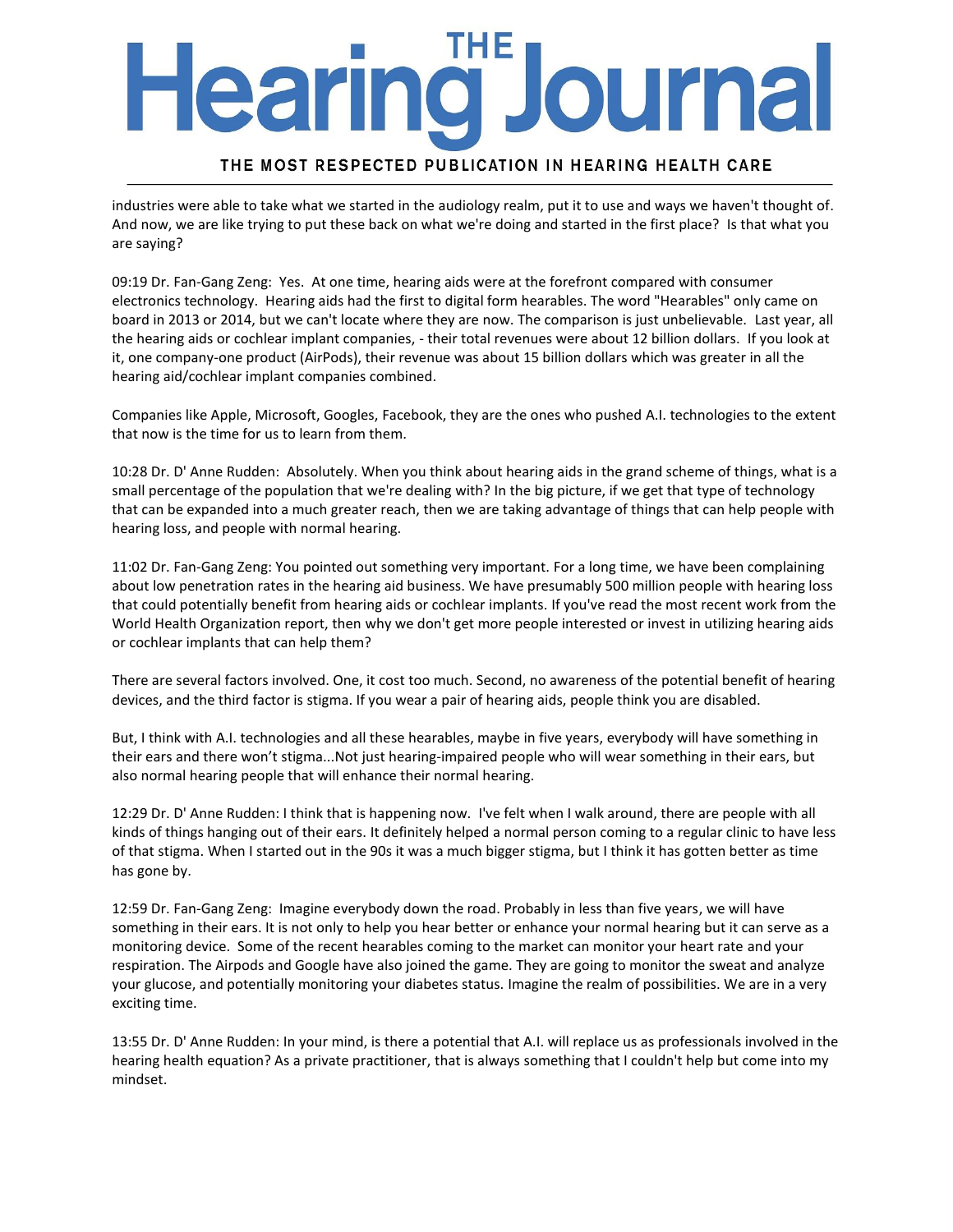# earing ourna

### THE MOST RESPECTED PUBLICATION IN HEARING HEALTH CARE

14:29 Dr. Fan-Gang Zeng: Yes. It will replace some of the routine tests we are doing today, like audiograms and probably the fitting of hearing aids and cochlear implants. I think 90 percent of that job will be replaced by A.I., but no machine will ever replace the human aspect—the empathy**.** We will be required for the communication, for the fitting, for the rehabilitation to be effective. The audiology role will never be replaced by a machine.

Not to mention, it will liberate us from dealing with routine things. We can get into more interesting stuff, complicated cases or things that go beyond just an audiogram and a fitting. For example, how do you deal with hidden hearing loss, auditory neuropathy, autism, people with tinnitus, hyperacusis, and other kinds of neurological disorders? These kinds of things will require more than just a simple "pushing of a button" and open up more opportunities for audiologists down on the road.

15:55 Dr. D' Anne Rudden: I love your optimism and the word you used--that it will "liberate" us. That is where I am going to hang my hat. It is liberation for the future rather than the destruction of all mankind, and the rise of the machines. I love to think that we will be liberated from pushing buttons and get to do the work we are trained to do.

16:28 Dr. Fan-Gang Zeng: That is how technology is supposed to do. Repetitive routine stuff—let the machine take care of it, and let us do more interesting and creative stuff. And, have more time talking to your patients.

16:46 Dr. D' Anne Rudden: That sounds spectacular. I am so grateful to have had the opportunity to chat with you and for you to share with us some of the things that are coming down the line. We are going to dive in more deeper in the *Aftershow*, so don't go away.

Dr. Fan-Gang Zeng: Thank you so much for your time today. Thank you for sharing your knowledge, your excitement, and your expertise.

17:13 Dr. Fan-Gang Zeng: Thank you. It is my pleasure.

-------------------------------------------------------------------------------------------------------------------

#### **AFTERSHOW**

17:20 Dr. D' Anne Rudden: We are back on the Hearing Journal Podcast Aftershow with Dr. Fan-Gang Zeng from the University of California Irvine, also known as Frank to his good friends.

We were talking in the first part of the Podcast about Artificial Intelligence and its role in Audiology. You are optimistic, which is always something that speaks to me, there's enough doom and gloom to go around in the world. It is very nice to speak with someone who is actually looking at the rise of A.I. in Audiology, as something for us to be excited about.

I want to circle back with you to connect with something we had talked about in the first part. And that is... how A.I. is going to replace the mundane part of what we do as professionals? How is this happening?

18:28 Dr. Fan-Gang Zeng: There are two components about A.I. One is the algorithm, which we call deep learning which has been applied to all sources of applications from beating the best chess and Go players in the world to someday automatic driving or self-piloting.

The second part is the big data. We need to accumulate the data that will be able to train an algorithm so that they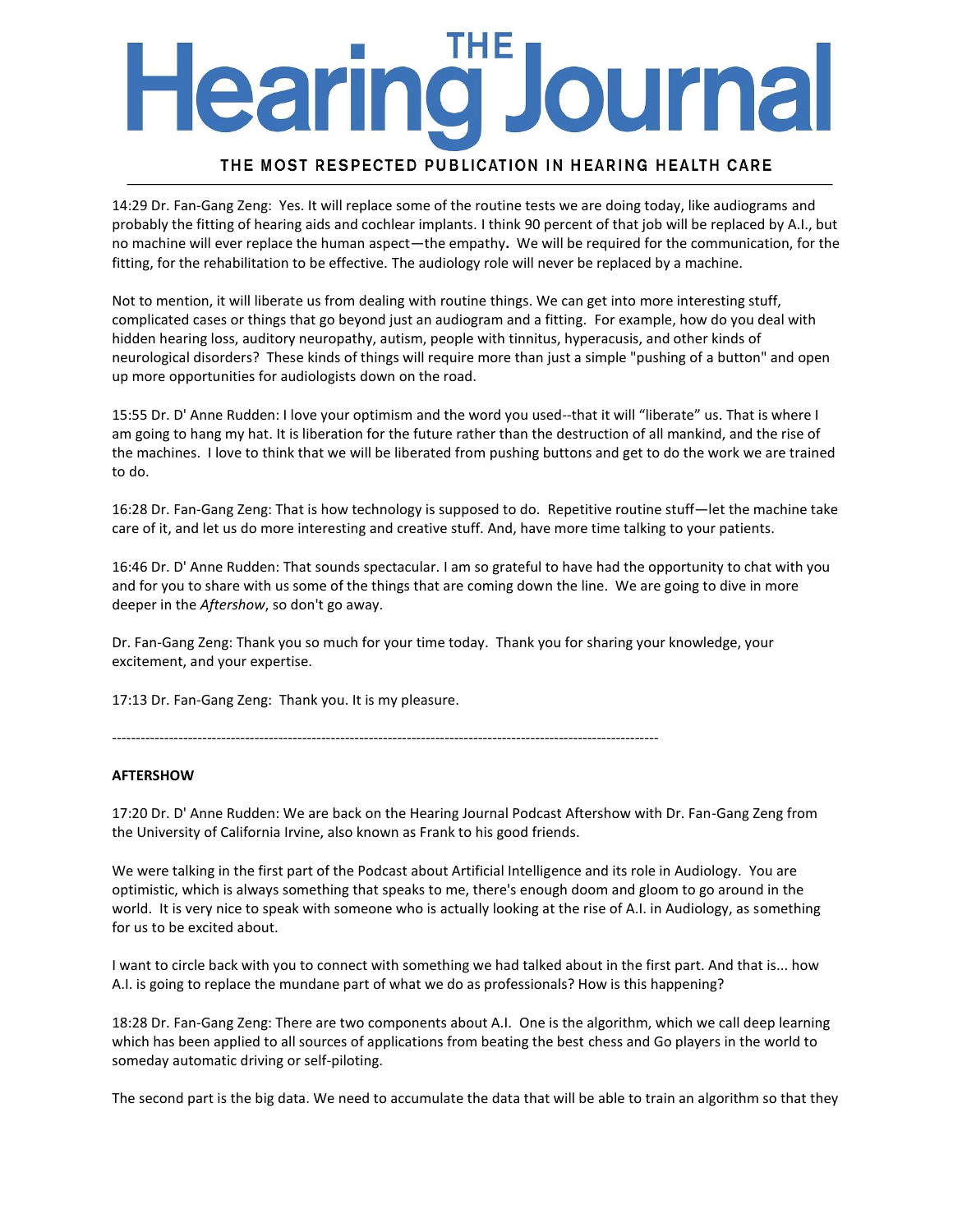# ourna earmo

### THE MOST RESPECTED PUBLICATION IN HEARING HEALTH CARE

can accomplish something for you. The difficult work or sometimes the challenging tasks, like understanding speech-in-noise. That part is already happening.

The interesting part is the third component. It is the miniaturization of the device that you can place in the ear. Whatever is inside the ear canal is not just a sound amplifier. It can be a monitoring device or a sensoring device, which can be super powerful. Imagine, whatever you put in your ear canal not only can amplify the sound, but can monitor the activities or record (someday) auto caustic ignition, your auditory brain stem responses, and your cortical responses. Just think how powerful that would be?

20:06 Dr. D' Anne Rudden: I have read somewhere along the line that having these in your ear in the amount of potential it has for the neural interaction that it can get to know where your eyes would tract to and looked at from that activity and picked up the sound it is associated with.

20:35 Dr. Fan-Gang Zeng: There are several groups in the U.S. and Europe who are applying it to hearing aid applications.

Right now, the A.I. algorithms can separate different streams even two or three competing talkers. Which stream or speaker do you want to focus your attention on? A.I. will read your mind, and know whether it is a female or another male talker you want to pay attention to. Automatically, it will pick that stream for you so that you can understand speech, not in the presence of other competing sounds, but just the one that you want to pay attention to.

21:29 Dr. D' Anne Rudden: I hope it doesn't read my mind too much because that could be very scary.

21:36 Dr. Fan-Gang Zeng: I agree with you. I don't want the A.I. to do too much. We just give them limited access.

21:41 Dr. D' Anne Rudden: What are the opportunities we need to embrace when it comes to A.I.?

21:55 Dr. Fan-Gang Zeng: It is a tremendous opportunity for audiologists to allow to go beyond their traditional scope of work which is limited to people with hearing loss. We can go to special populations that may have other disabilities or think of it in the future to people with normal hearing but who want to enjoy and enrich their hearing experience. I think audiologists are in the best position to help people with normal hearing to enhance their listening experience.

22:49 Dr. D' Anne Rudden: At some point, we will see a broader scope of patients than what we see right now. For me, it is very exciting.

How did you get interested in working with A.I.? Who inspired you?

23:14 Dr. Fan-Gang Zeng: I got interested in these as I was trained as an electric engineer. No wonder why I have been following this trend.

In 2011, I wrote an article for *The Hearing Journal* about personalizing listening experience. I remember going to a couple of meetings which are not audiology related, like micromachines or consumer electronics. I vividly remembered the computer chips doing the same as a hearing aid was supposed to do, and it got my attention. Maybe, consumer electronic companies like Apple, Samsung, and Qualcomm, will invade our space. And I thought they will come because they are the ones who have the marketing power, they have economic power to change the game. And sure enough, they did.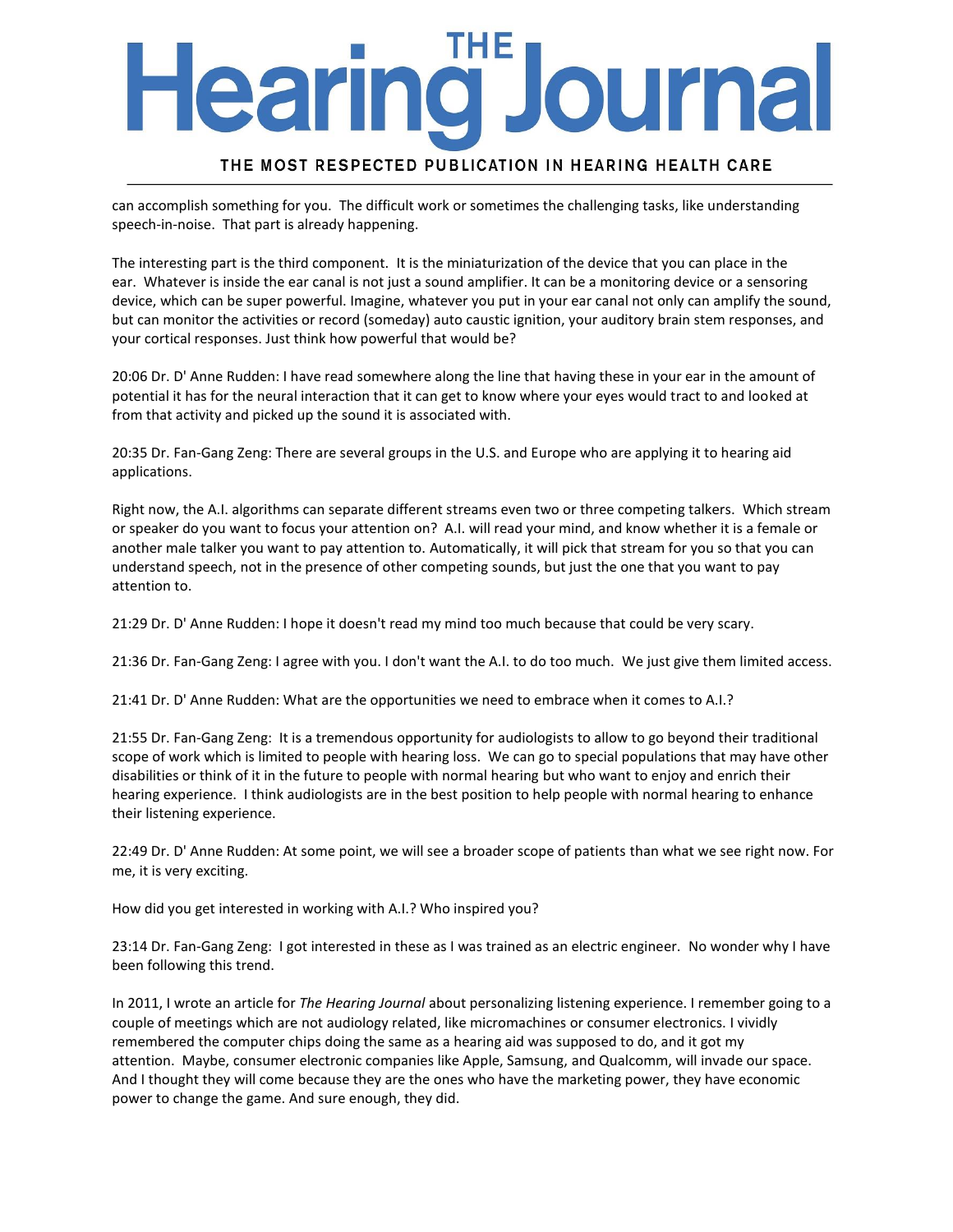# **Journa** earmg J

### THE MOST RESPECTED PUBLICATION IN HEARING HEALTH CARE

Talking about enhanced normal hearing experience...I remember in the 2013 article for *The Hearing Journal,* it talked about LeBron James's experience going full speed from one side of the court to the other wearing a camera and a microphone in his headband. It allows you to hear and to see exactly what LeBron sees down the court. This is the kind of personalized experience we can provide potentially for our user whether you are hearing impaired or not. This kind of experience is where an A.I. can give you.

In five years, half of an audiologist's job is to help people with hearing loss, and the other half is [to help those] who want the best personalized hearing or listening experience. We can provide and charge that person.

25:30 Dr. D' Anne Rudden: Who are your gurus? Not necessarily in the realm of Audiology but who are those people who inspire you? Who do you look up to?

25:53 Dr. Fan-Gang Zeng: I have a couple of people's names come into mine. Early on, I worked with Bob Shannon and Blake Wilson. They are pioneers in cochlear implants. They are the ones who not only understand the signs but also the technology, and make their technologies and inventions in the public domain.

If you look at a cochlear implant these days, people can understand 70-80 percent speech. Thanks to these guys who really inspired me. They led me to become the kind of person I am. I am forever grateful.

26:42 Dr. D' Anne Rudden: We all are. There are people out there doing this work, and setting the bar for what eventually trickles down to people like myself in the clinic who are using now daily that was in someone's dream years ago.

27:03 Dr. Fan-Gang Zeng: You are right. If you look at the cochlear implant, when Bill House invented his singlechannel cochlear implant nobody thought it would ever work. From physicians to basic scientists to people in deaf culture, said it will never work. But look at how many people who lasted years the number of cochlear implant users worldwide passed one million. That's a huge number. Thanks to the people like Bill House, Bob Shannon, Blake Wilson—people who insisted, persisted, and made sure that it would work safely, and actively. That's where we are today. We thank them.

27:58 Dr. D' Anne Rudden: Now we are connecting those to our phones and other bi-modal solutions.

28:11 Dr. Fan-Gang Zeng: Exactly. This is the next wave as what A.I. can bring to us. It is a seamless connection between people and the crowd that allows you to have access not just speech sound but anything in the world that you can get instantaneously.

28:42 Dr. D' Anne Rudden: Hopefully with better connectivity than the current Bluetooth situation.

28:46 Dr. Fan-Gang Zeng: The Bluetooth is evolving, too. In earlier days, it is power-consuming, it has a long latency, and not that reliable because sometimes you lose your signal. But I think the technology has gotten so much better. Now you have 5G, and people are now talking about 6G technology. It will give you a less than millisecond delay while consuming a load of power. That is why I am so optimistic about hearing aids will not be called hearing aids anymore, but it is something in your ear that everybody uses that will connect you to the outside world.

29:34 Dr. D' Anne Rudden: What name do you think we have in store? Can you give us a little glimpse into your crystal ball?